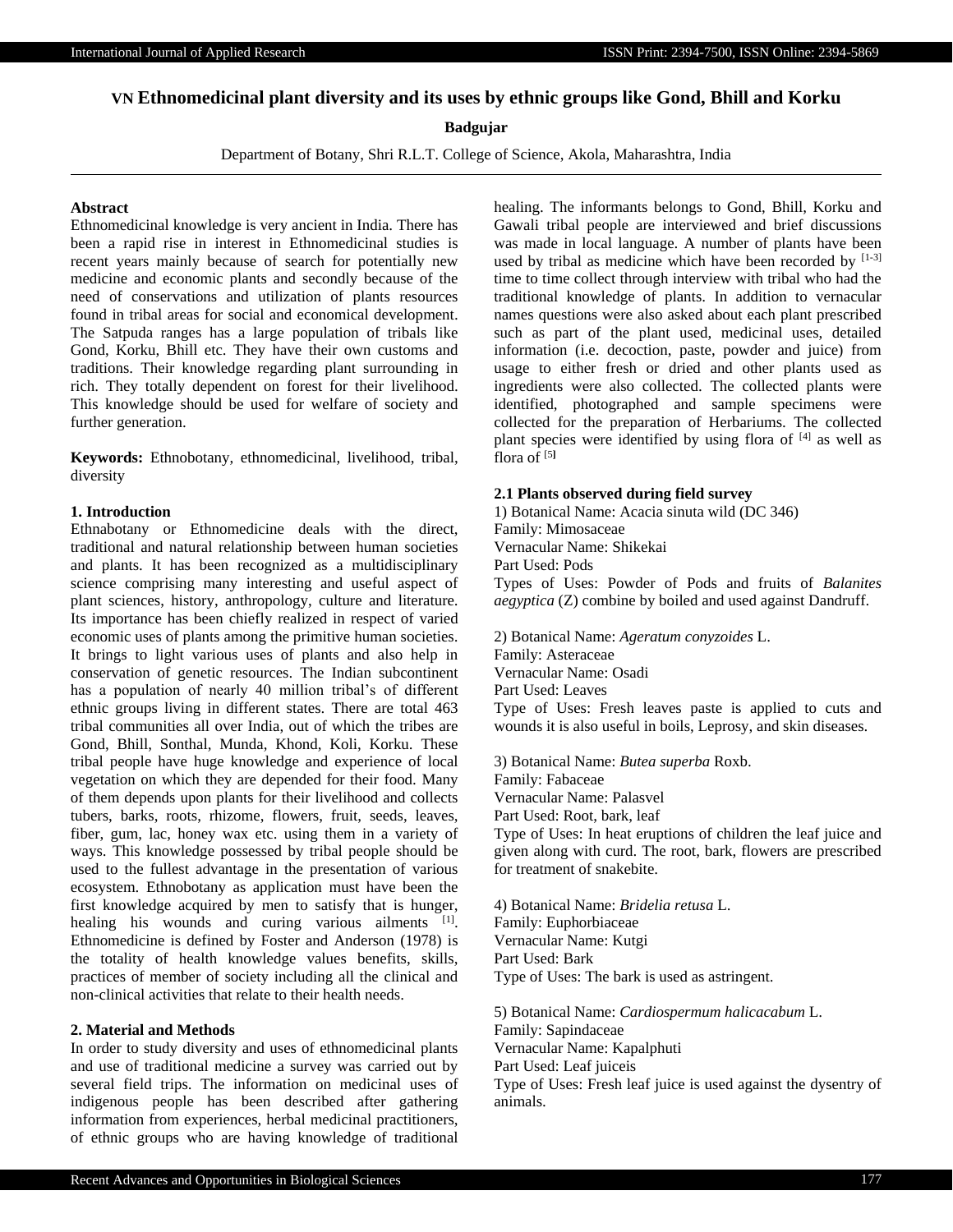6) Botanical Name: *Caesalpinia bonducella* L. Family: Caesalpiniaceae Vernacular Name: Bhuiringani Part Used: Seed Type of Uses: Seed powder mixed in a cup of goat milk used against defect in eyes.

7) Botanical Name: *Celastrus Paniculata* Wild Family: Celastraceae Vernacular Name: Malkanguni Part Used: Leaves, Seeds Type of Uses: Leaves and seeds are used in Medicine.

8) Botanical Name: *Clerodendron phlomidis* Family: Verbenaceae Vernacular Name: Talka Part Used: Root Type of Uses: The root decoction is used as a demulcent in gonorrhea.

9) Botanical Name: *Cajanus cajan* L Family: Fabaceae Vernacular Name: Tur Part Used: Leaves Type of Uses: Filtered decoction of leaves of Cajanus and Kathbol regularizes menstrual cycle.

10) Botanical Name: *Corallocarpus epigaeus* (WF) Family: Cucurbitaceae Vernacular Name: Mirchikand Part Used: Root Type of Uses: Root powder used against snake-bite.

11) Botanical Name: *Carica papaya* L. Family: Caricaceae Vernacular Name: Papai Part Used: Fruit pulp, Root Type of Uses: Fruit pulp is used for skin treatment. Root powder used against snake-bite.

12) Botanical Name: *Diospyresexculpt* Family: Ebenaceae Vernacular Name: Tendu, Temru Part Used: Fresh juice of leaves Type of Uses: Fresh juice is used against ringworm.

13) Botanical Name: *Dioscorea bulbifera* L Family: Dioscoreaceae Vernacular Name: Akashwel Part Used: Root Type of Uses: The young Tubercus roots are used against snake bite.

14) Botanical Name: *Ficus religiosa* L Family: Moraceae Vernacular Name: Pimpal Part Used: Leaves, Root, Bark Type of Uses: To cure mirgrane the bidis are made from leaves which are smoked using fire powder of vitex leaves.

15) Botanical Name: *Hyptis suaveolens* L Family: Lamiaceae Vernacular Name: Vilayati Tulsi Part Used: Leaf Juice Type of Uses: Leaf juice is used against skin disorders and itching. It is also used in colic and stomach ache.

16) Botanical Name: *Lepidagathis crista* Wild Family: Acanthaceae Vernacular Name: Bhuigend Part Used: Roots Type of Uses: Roots after boiling with water used against toothache and for gargaling.

17) Botanical Name: *Martynia annua* L Family: Martyniaceae Vernacular Name: Waghnakhi Part Used: Fruit, Leaves Type of Uses: The fruit are useful in inflammations. The leaves are given in epilepsy; applied to tuberculous glands of the neck.

18) Botanical Name: *Madhuca longifolia* L Family: Sapotaceae Vernacular Name: Mohwa Part Used: Bark, Flowers Type of Uses: Flowers yields a distilled spirit, which is astringent, tonic, regarded as cooling and nutritive. Bark is used in decoction as astringent and tonic, fish poison.

19) Botanical Name: *Momordica dioica* Roxb Family: Cucurbitaceae Vernacular Name: Kartoli Part Used: Root Type of Uses: The roasted root is used to stop bleeding from piles and also in bowel complaints.

20) Botanical Name: *Murraya koenigii* L Family: Rutaceae Vernacular Name: Kari-patta Part Used: Leaves, Bark Type of Uses: Leaves, bark are used in skin and oral infections. Leaves are also used as flavouring agent.

#### **3. Result and Discussion**

In the present study revealed that the tribals aborigines group of Korku, Gond, Bhill have adequate ethnomedicinal knowledge which has been transmitted from one generation to another. These Ethnomedicinal plants drugs are safe and effective constituents of plants product. Synthetic drugs widely used in the treatment of various diseases may cause toxicity and adverse side effects, whereas herbal medicine is considered less toxic than synthetic drugs. The ethnomedicinal plants are used as cheap and safe remedies for various ailments by ethnic groups of Gond, Korku and Bhill. These people possess good knowledge of herbal drug, but due to modernization, their knowledge of traditional use of plant may lost in due course, so it is important to study and record the uses of plants for future study.